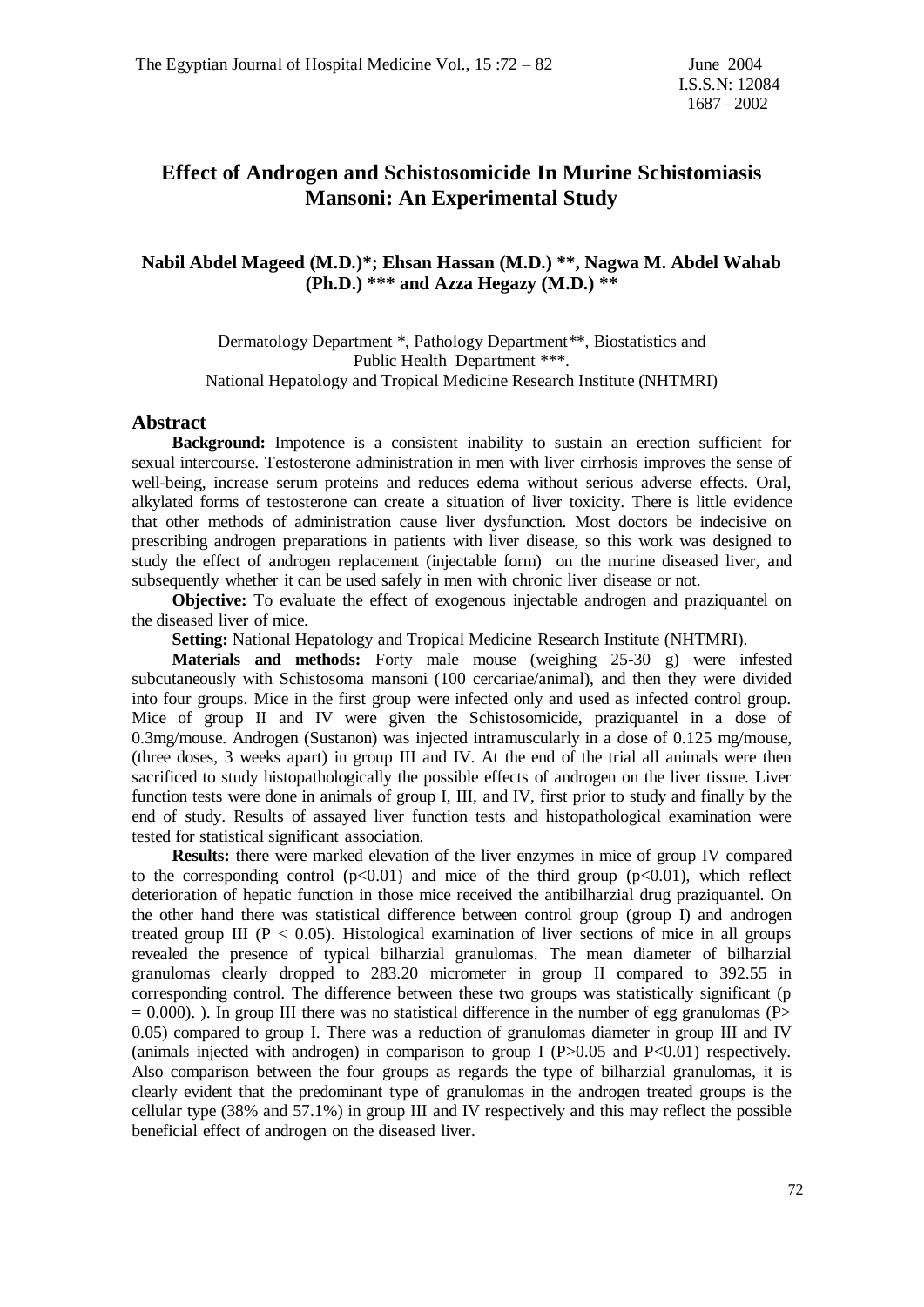**Conclusion:** Our results clearly indicate that androgen have no deleterious effects on tissues of the diseased liver and hence on liver functions. In conclusion androgen therapy (injectabl form) appears to be safe in the clinical management of erectile dysfunction in patients with chronic liver disease

### **Introduction**

 The liver does so much for our body, as we all know, but what many people do not know is that the liver is absolutely essential to our sex lives. The liver provides enzymes that produce the neurotransmitters Acetylcholine, Nitric Oxide (NO), and the erectile dilator cyclic Guanylate Monophosphate (cGMP). If the liver produces too much Phosphodiesterase (PDE) type 5, which blocks the action of cGMP on the penile erectile tissues, then a man might have trouble with his erection. In addition, the liver produces another enzyme called Aromatase that converts testosterone to estradiol and androstenedione to estrone. Too much Aromatase will lower the level of testosterone and reduce libido. 5-alpha reductase is another enzyme produced by the liver to convert testosterone into Dihydrotestosterone (DHT). DHT is used to recharge the bioelectricity of the nervous functions during sexual activities. However, too much DHT can lead to unwanted consequences. DHT has been linked to hair loss, prostate inflammation, and acne. The production of too much DHT will trigger those effects (McNiff, 2004). Impotence involves the inability to achieve and maintain penile erection sufficient to complete satisfactory intercourse (Steidle, 2003). Gynecomastia, testicular atrophy and impotence may be seen in chronic liver disease. Their pathogenesis is still poorly understood, but altered metabolism of sex hormones by the diseased liver appears important. The abnormalities may be seen in any chronic<br>hepatic disorder, but are especially hepatic disorder, but are prevalent in alcoholic liver disease; this probably relates in part to a direct toxic effect of ethanol on gonadal function. (Steidle, 2003 and Simon, 2004). Androgen replacement therapy can improve the lives of men who are clinically hypogonadal; by restoring them to a eugonadal state, as in

the case of chronic liver disease. Androgen preparations consist of oral, parenteral, transdermal patches, and topical gels. It is strongly recommended against using the oral medications; because of hepatotoxicity as well as because of low drug levels from first-pass inactivation through the liver. Kley *et al*, 1979, Gluud et al, 1981 and Puliyel *et al,* 1977 mentioned that testosterone administration in men with liver cirrhosis improve the sense of well-being, increase serum proteins and reduces edema without serious adverse effects. Most doctors be indecisive on prescribing androgen preparations in patients with liver disease, so this work was designed to study the effect of androgen replacement on the murine diseased liver, and subsequently whether it can be used safely in men with chronic liver disease or not.

# **Materials and methods**

 The study was conducted from March to May 2004.

**Animals.** This study was performed on forty sexually mature Swiss male albino mice. They were about  $6 - 7$  weeks old, average weight  $20 - 25$  grams. Animals were allowed to stabilize for a minimum of 6 days within our facility before treatment. Food and water were allowed ad libitum and they were housed at room temperature. The animals were randomly divided into four groups, each comprised 10 mice. All groups were infected by subcutaneous injection of 100 Schistosoma Mansoni cercariae per mouse according to Peters and Warren, (1969):

1-First group ( $no = 10$ ) were infected only with bilharziasis, and used as infested control group.

2-Second group ( $no = 10$ ) were infected with bilharziasis and received antibilharzial treatment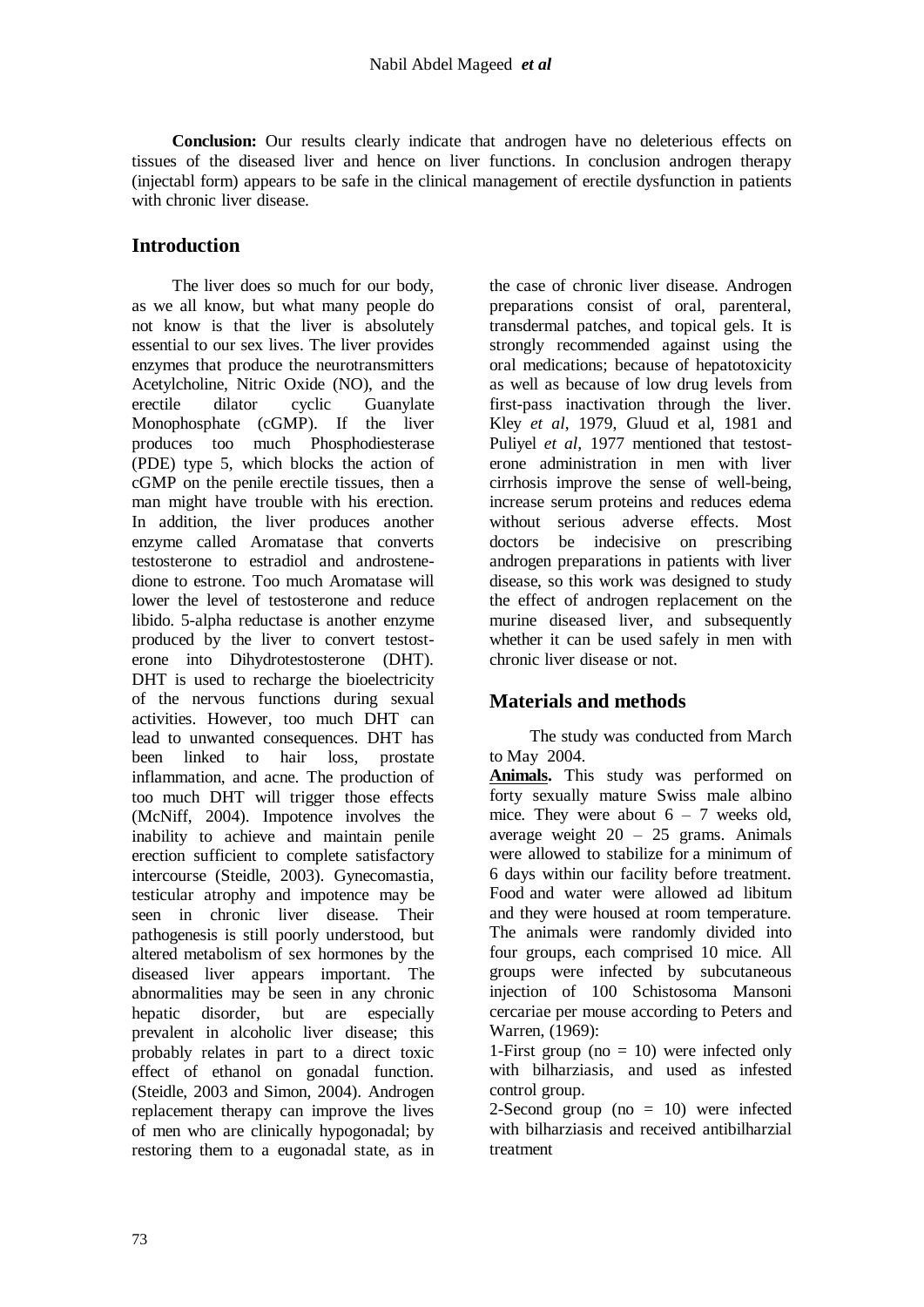3-Third group (no  $= 10$ ): which were infected with bilharziasis, then injected with androgen.

4-Fourth group ( $no = 10$ ) which were infected with bilharziasis, then injected with androgen. and received antibilharzial treatment.

**Mode of infestation:** Subcutaneous*,* with Schistosoma mansoni (100 cercariae/ mouse). The cercariae were kindly offered from Theodor Bilharz Research Institute.

**Androgens:** Each mouse in the third and fourth groups was injected intramuscularly with Sustanon, in a dose of 0.125 mg/mouse, for 3 injections, 3 weeks apart.

**Liver function tests:** Serum levels of GOT/AST, GPT/ALT, and ALK. Phosphatase were estimated in all animals, first prior to study and finally by the end of study. Blood samples were drawn via an indwelling cannula in the tail artery.

**Antibilharzial treatment:** Praziquantel was given in a dose of 0.3mg/mouse, orally tubal administered after being dissolved in distilled water for mice in group II and IV.

**Light microscopic study:** At the end of the trial all animals were sacrificed to study the possible effects of androgen on the liver tissue. The liver biopsies were removed, fixed in 10% buffered formaline solution then they were dehydrated in ascending grades of ethyl alcohol, 50, 70, 90% and absolute alcohol. The materials were cleared in xylol, and then they were embedded in paraffin wax and prepared for sectioning. Sections were cut at a thickness of about 5μ. The sections were mounted on slides and stained with Hematoxylin and Eosin as well as Masson–trichrome stains for assessment of fibrosis.

**Measurement of bilharzial granulomas:** 

Diameters were performed in different five fields for each mouse. The mean diameter of each granuloma was calculated by measuring two diameters of the lesion at right angles to each other, by using standardized linear ocular micrometer according to Von Lichtenberg et al, 1962.

*Statistical analysis***:** Results of assayed liver function tests and histopathological examination were complied, tabulated and statistically analyzed using SPSS program release 11.01 which used for data management and calculation of mean, standard deviations and standard errors to describe quantitative data and compare proportions.

 Comparisons were done between each two groups of the four groups as regards bilharzial granulomas diameter and number by using one tailed independent student ttest. For comparisons between group I, II and III concerning the mean values of the liver function tests, Mann- Whitney test, a non-parametric test equivalent to the student t-test, was used. Categorical or qualitative data as type of the granulomas were presented using descriptive statistics in the form of frequencies, percentages and cross tabulation. These data were compared using Pearson Chi – square test, to test proportion independence. Statistical significance was considered at P- value  $\lt$ 0.05 (Bryman and Cramer, 1999).

### **Results**

 The mortality rate of mice in group II and IV was 20% and 10% respectively, while in infected control group was 20%.

### **Liver function tests (Table 4 &5)**

 It was noticed that there were marked elevation of the liver enzymes, in mice of group IV compared to the corresponding control (group I) and mice of the third group. This rise in liver enzymes reflects deterioration of hepatic function in those mice received the antibilharzial drug praziquantel and androgen.

### **Light microscopic results (Table1, 2, 3 & Fig1, 2, 3 &4)**

 Histological examination of liver sections of mice in all groups revealed the presence of typical bilharzial granulomas, which consists of central ova surrounded by lymphocytes, oesinophils, foreign body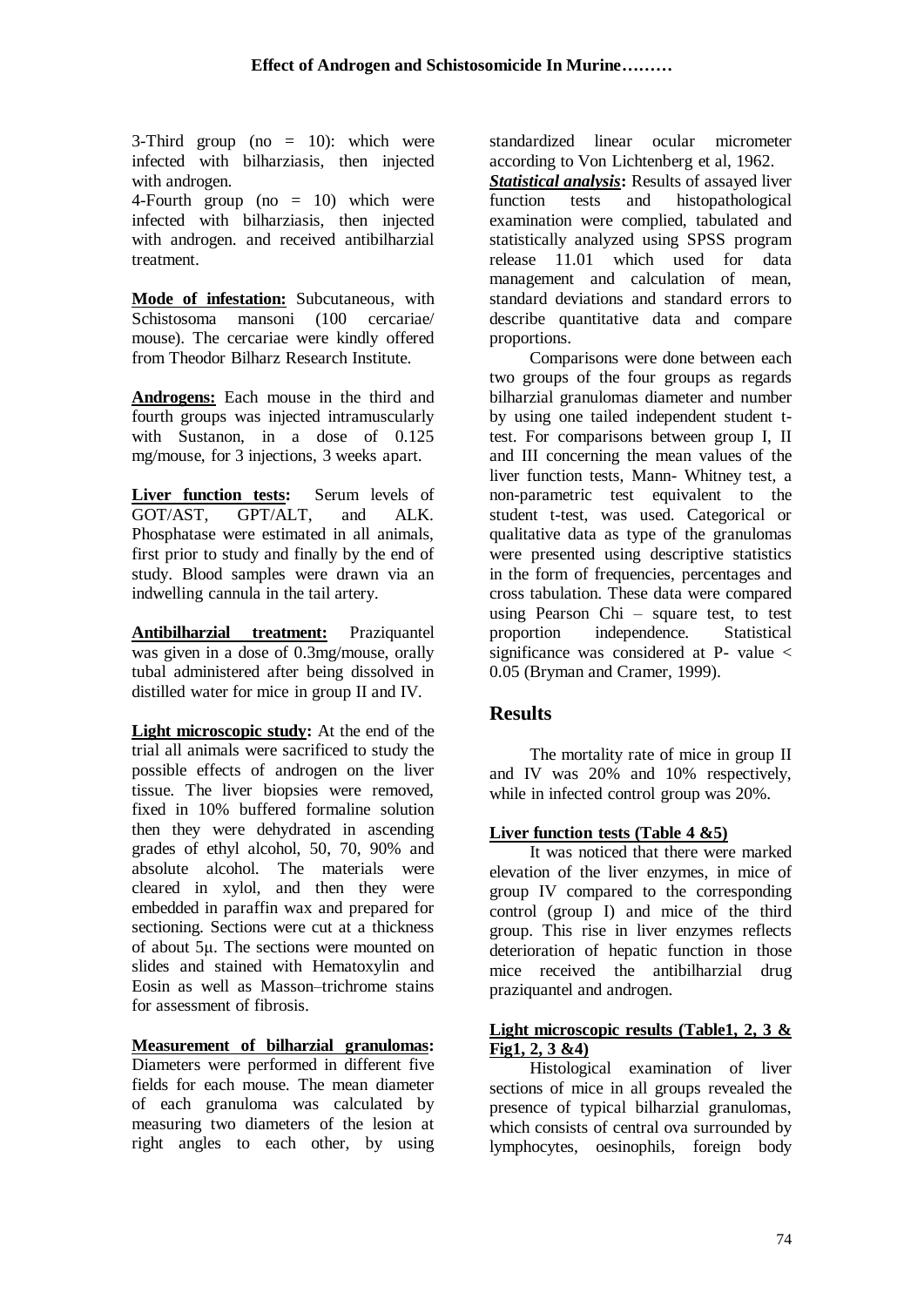giant cells and fibroblasts (Fig. 1 &4). Liver sections of group I (infected control group) revealed the presence of large number of fibrous granulomas and varying degrees of hydropic degeneration of hepatocytes. Livers of group II (praziquantel treated) revealed less number of fibrocellular and fibrous granulomas with predominance of cellular granulomas. In the androgen treated group (group III) there was no statistical difference in the number of egg granulomas (P=0.16) compared to the infected control group, however the mean diameter was slightly decreased but with no statistical significant difference  $(P=0.27)$  with increased number of cellular granulomas (38%) (Fig. 3 Table 1, 2&3). The granulomas diameter was variable from group to group. The mean granulomas diameter in mice of group 4 was 329.20 microns, in the control group (group 1) 392.55 microns, in group two 283.20 microns and in the third group it was 380.70 microns. The mean diameter of the granulomas diameter clearly dropped to 283.2 in the second group (infested with

bilharziasis and received antibilharzial treatment) compared to 392.55 in corresponding control (Table 1, 2). The difference between these two groups was highly statistically significant (P=0.000) and this drop in granulomas diameter may reflect the effectiveness of the antibilharzial treatment. There was a reduction of the granulomas diameter in androgen treated groups (III&IV) in comparison to corresponding control (P=0.27and  $P=0.0001$ ) respectively. Tables (4) and (5) show means, standard deviations and standard errors values and comparison of liver function tests in the three-studied group. Table (5) shows that there is highly statistical difference between group (I) and (III) as regards AST and ALT test ( $P <$ 0.000) except for alkaline phosphatase test which shows significant difference  $(P=$ 0.012). Table (5) shows the comparison between group (I) and (IV) as regards the liver function tests, there is highly significant difference between the study groups.

**Table (1): Values of bilharzial granulomas diameter and number of bilharzial granulomas among the four groups. (SD = Standard Deviation SE = Standard Error).**

| Groups  | Bilharzial granulomas diameter |                     | Number of bilharzial granulomas |             |                 |           |  |  |
|---------|--------------------------------|---------------------|---------------------------------|-------------|-----------------|-----------|--|--|
|         | No.<br>Of                      | Mean $\pm$ SD       | <b>SE</b>                       | Of<br>No.   | Mean $\pm$ SD   | <b>SE</b> |  |  |
|         | microscopic                    |                     |                                 | microscopic |                 |           |  |  |
|         | fields                         |                     |                                 | fields      |                 |           |  |  |
| Group 1 | 40                             | $392.55 \pm 102.56$ | 16.22                           | 40          | $4.03 \pm 1.37$ | 0.22      |  |  |
| Group 2 | 40                             | $283.2 \pm 50.08$   | 7.92                            | 40          | $3.73 \pm 1.3$  | 0.206     |  |  |
| Group 3 | 50                             | 380.07±81.7         | 11.55                           | 50          | $4.4 \pm 1.8$   | 0.26      |  |  |
| Group 4 | 45                             | $329.2 + 74.4$      | 11.10                           | 45          | $6.36 \pm 1.96$ | 0.29      |  |  |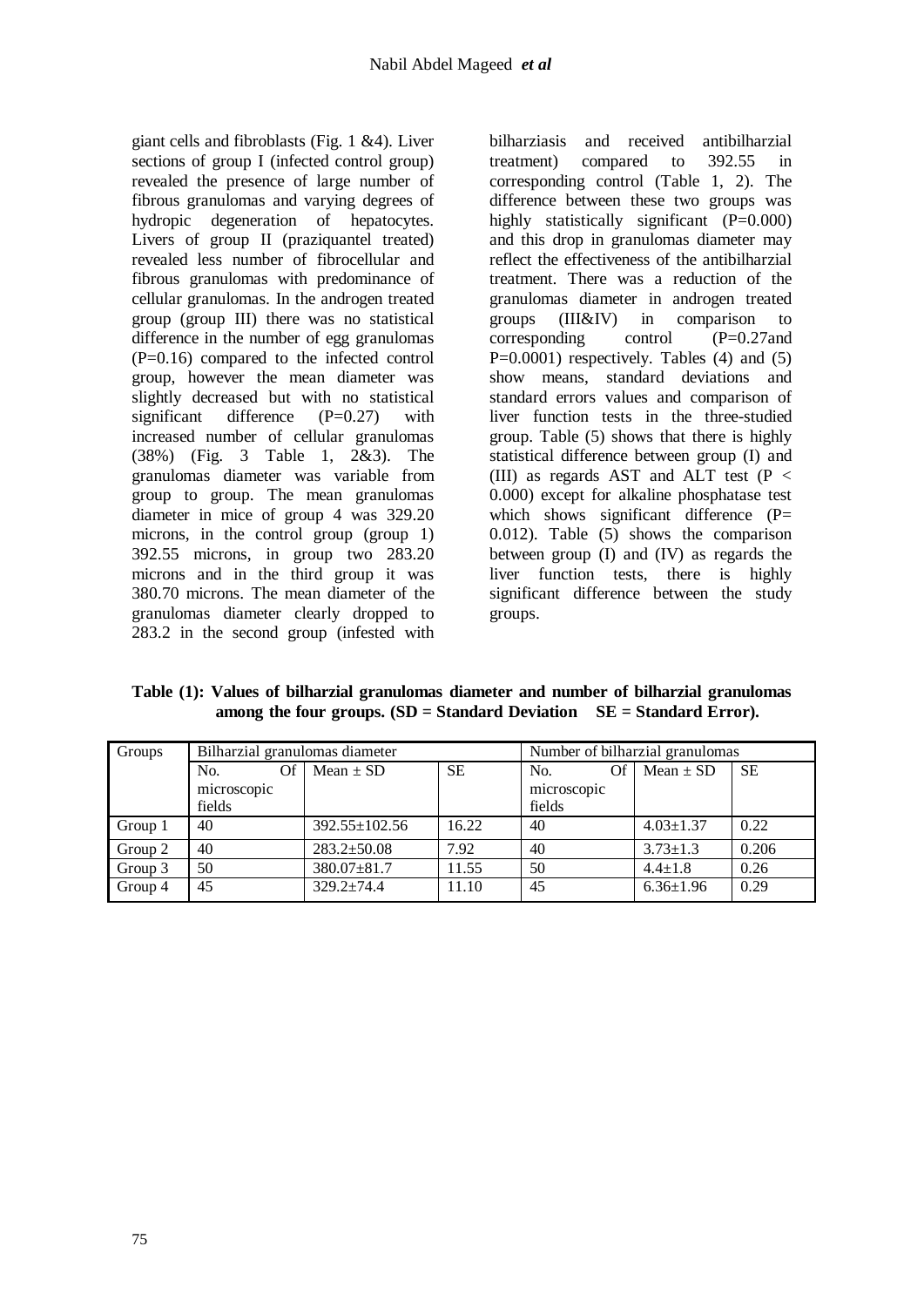| Table (2): Comparison between the four groups concerning mean values of diameter and |  |  |  |
|--------------------------------------------------------------------------------------|--|--|--|
| number of bilharzial granulomas by independent samples test.                         |  |  |  |

| Groups                       | Bilharzial granulomas diameter |            | Number of bilharzial granulomas |           |  |
|------------------------------|--------------------------------|------------|---------------------------------|-----------|--|
|                              | t-test value                   | P value    | t-test value                    | P value   |  |
| Group 1<br>versus<br>group 2 | 6.059                          | $0.000**$  | 1.005                           | 0.159     |  |
| Group 1<br>versus<br>group 3 | 0.612                          | 0.271      | $-0.994$                        | 0.162     |  |
| Group 1<br>versus<br>group 4 | 3.282                          | $0.001**$  | $-0.662$                        | $0.000**$ |  |
| Group 2<br>versus<br>group 3 | $-6.96$                        | $0.000**$  | $-1.92$                         | $0.029*$  |  |
| Group 2<br>versus<br>group 4 | $-3.38$                        | $0.0005**$ | $-7.37$                         | $0.000**$ |  |
| Group 3<br>versus<br>group 4 | 3.194                          | $0.001*$   | $-5.14$                         | $0.000**$ |  |

\*: Significant at p<0.05

\*\*: Highly significant at p<0.01

### **Table (3) Comparison between the four groups as regards their type of granulomas.**

| $-$ Group                | Group $(1)$ | Group $(2)$ | Group    | Group $(4)$ | Chi-square | P value   |
|--------------------------|-------------|-------------|----------|-------------|------------|-----------|
| of<br>Type<br>granulomas |             |             | (3)      |             | value      |           |
|                          |             |             |          |             |            |           |
| Fibrous                  | 48          | 25          | 38 (32%) | 86 (42.4%)  |            |           |
|                          | $(58.5\%)$  | $(33.8\%)$  |          |             |            |           |
| Cellular                 | 18          | 28          | 45 (38%) | 116         | 82.35      | $0.000**$ |
|                          | (22%)       | $(37.8\%)$  |          | $(57.1\%)$  |            |           |
| Fibro-cellular           | 16          | 21          | 35 (30%) |             |            |           |
|                          | $(19.5\%)$  | $(28.4\%)$  |          | $(0.5\%)$   |            |           |

\*\*: Highly significant at p<0.01

### **Table (4): Values of AST, ALT and Alkaline phosphatase tests among the three different groups.**

|        | AST (U/L) |               |           | $ALT$ (U/L) |                   |           | Alkaline phosphatase (U/L) |                |           |
|--------|-----------|---------------|-----------|-------------|-------------------|-----------|----------------------------|----------------|-----------|
| Groups | of<br>No. | Mean $\pm$ SD | <b>SE</b> | of<br>No.   | Mean $\pm$ SD     | <b>SE</b> | No.<br>of                  | Mean<br>$\pm$  | <b>SE</b> |
|        | mice      |               |           | mice        |                   |           | mice                       | <b>SD</b>      |           |
| Group  | 8         | $98 + 4.345$  | 1.54      | 8           | $38 + 3.3$        | 1.17      | 8                          | $87 + 2.8$     | 0.99      |
| (1)    |           |               |           |             |                   |           |                            |                |           |
| Group  | 10        | $992 + 54.45$ | 17.22     | 10          | $172.1 \pm 18.99$ | 4.8       | 10                         | $89 + 5.9$     | 1.88      |
| (3)    |           |               |           |             |                   |           |                            |                |           |
| Group  | 9         | 1323±43.33    | 14.4      | 9           | $220+42.9$        | 14.3      | 9                          | $132 \pm 21.7$ | 7.2       |
| (4)    |           |               |           |             |                   |           |                            |                |           |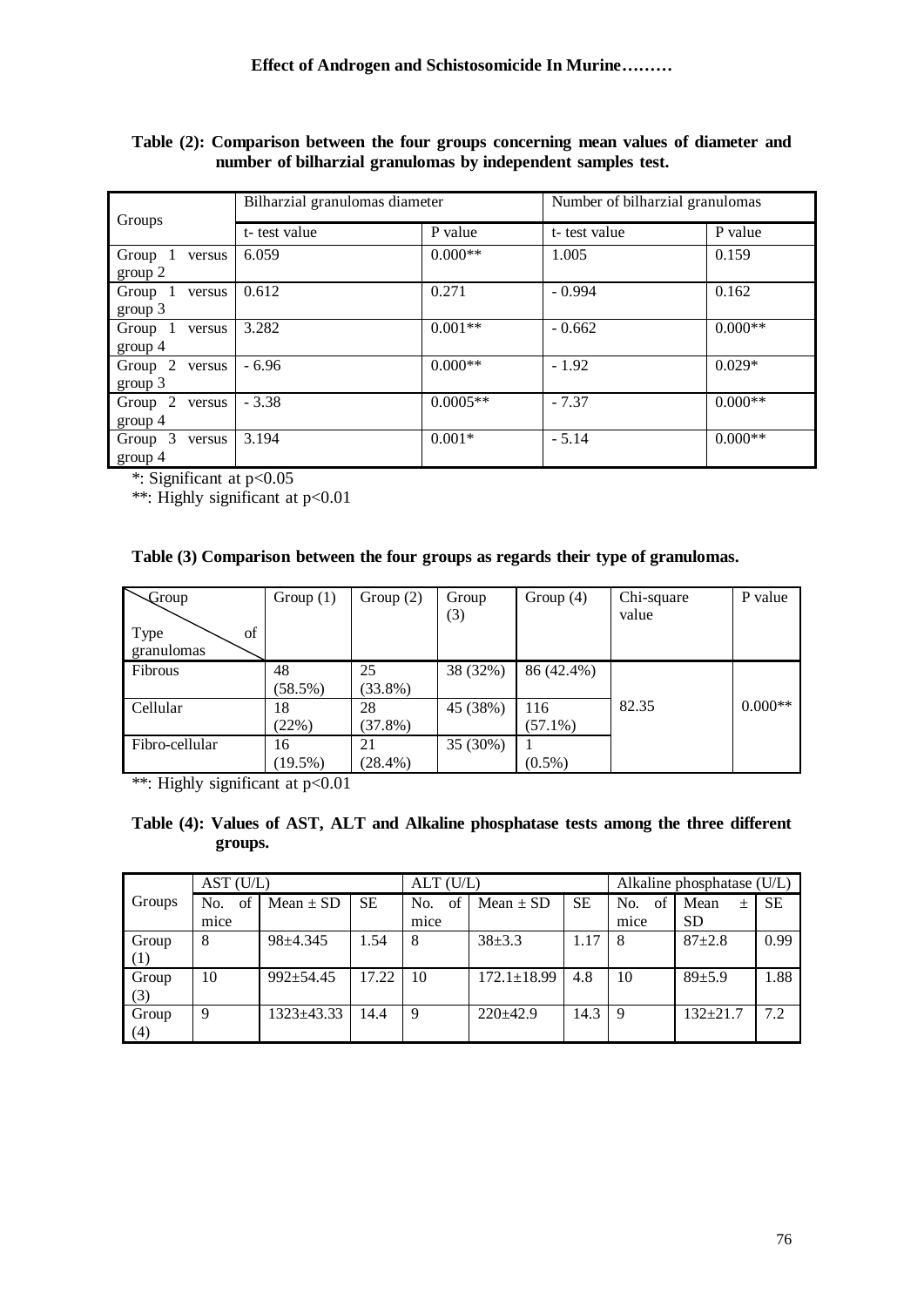| Groups                              | AST (U/L) |           | $ALT$ (U/L) |           | Alkaline<br>phosphatase<br>(U/L) |           |
|-------------------------------------|-----------|-----------|-------------|-----------|----------------------------------|-----------|
|                                     | Ζ<br>test | P value   | Ζ<br>test   | P value   | Z test                           | P value   |
| Group<br>versus group<br>(1)<br>(3) | $-3.79$   | $0.000**$ | $-3.79$     | $0.000**$ | $-2.3$                           | $0.012*$  |
| Group<br>(1)<br>versus group<br>(4) | $-3.7$    | $0.000**$ | $-3.67$     | $0.000**$ | $-3.6$                           | $0.000**$ |
| (3)<br>Group<br>versus group<br>(4) | $-3.9$    | $0.000**$ | $-3.14$     | $0.001**$ | $-3.14$                          | $0.001**$ |

**Table (5): comparison of liver function tests in the three studied groups by Mann-Whitney test**

\*: Significant at p<0.05

\*\*: Highly significant at p<0.01



**Fig. 1:** infected control group showing typical bilharzial granuloma with viable egg (H&E, X150)



**Fig. 2:** praziquantel and androgen treated group showing fibro-cellular granuloma and fatty degeneration of hepatocytes (H&E, X150)



**Fig. 3:** androgen treated group with cellular granulomas and fatty degeneration of hepatocytes (H  $&$  E, X150)



**Fig. 4:** infected control group showing multiple bilharzial granulomas (Masson trichrome stain, X 150)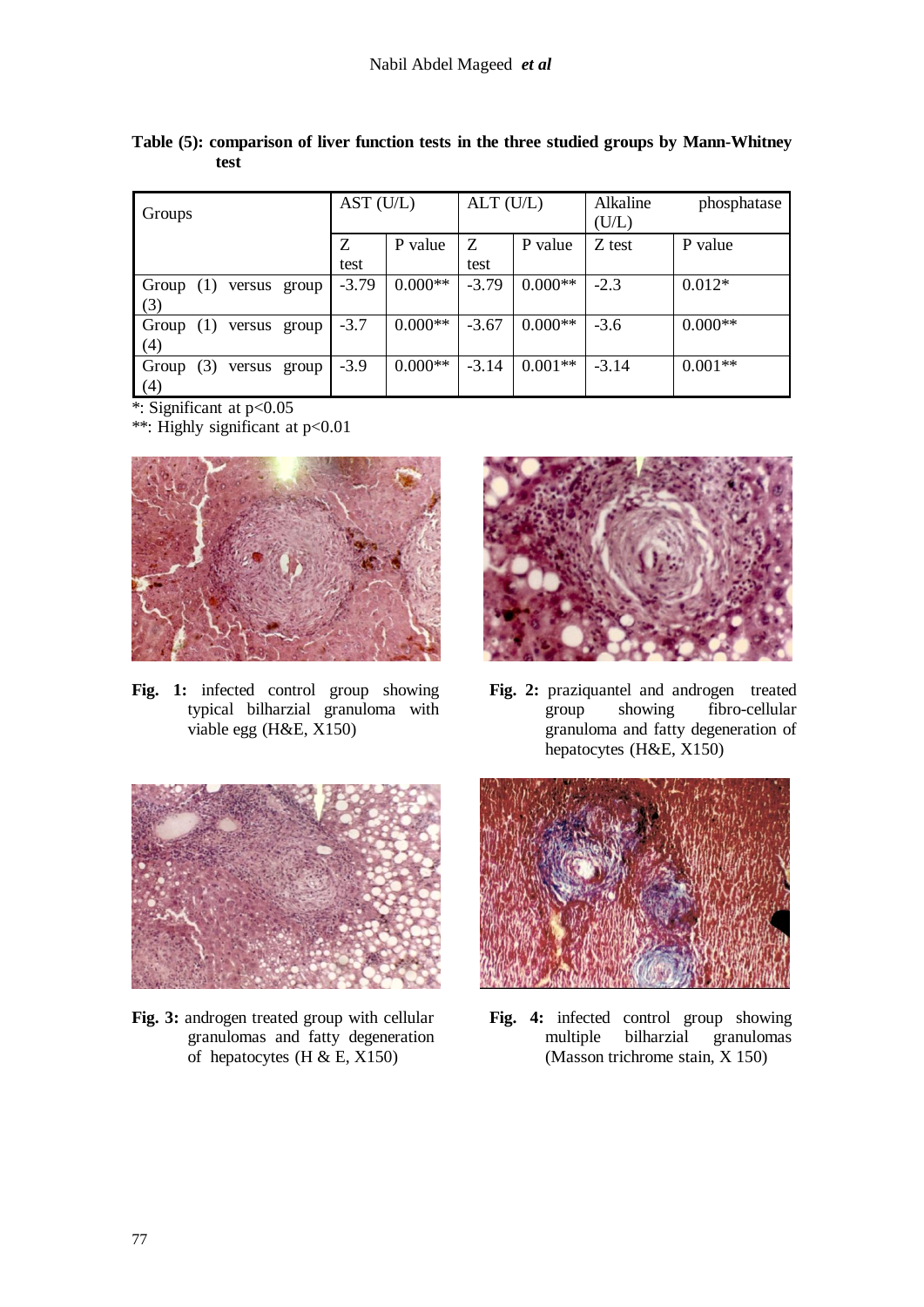### **Discussion**

 Impotence is a consistent inability to sustain an erection sufficient for sexual intercourse. Medical professionals often use the term "erectile" dysfunction" to describe this disorder and to differentiate it from other problems that interfere with sexual intercourse, such as lack of sexual desire and problems with ejaculation and orgasm. Impotence usually has a physical cause, such as disease, injury, or drug side effects. Any disorder that impairs blood flow in the penis has the potential to cause impotence. Incidence rises with age: about 15 percent of men at the age of 40 and between 45 and 50 percent of men at the age of 65 experience impotence. In men who are identified as having a low testosterone (total and or bioavailable) and have difficulties with erectile function, testosterone therapy may be tried prior to moving on to more invasive tests or therapies. In the event that normal sexual function returns with replacement, then further evaluation is unnecessary, many elderly men with impotence will have multiple factors leading to their impotence problem and simple hormonal replacement will not result in return of normal sexual activity in most. When a trial of testosterone is unable to return a man to normal sexual function, but there are beneficial effects on libido, the wisdom of proceeding on with ongoing androgen therapy is less well established. Oral, alkylated forms of testosterone can create a situation of liver toxicity. There is little evidence that other methods of administration cause liver dysfunction (Daniel, 2003 and Ohl, 2003). Approximately 50% of cases of ED are caused by physical, not psychological problems. Hypertension, low testosterone serum level (such as patients receiving hormonal therapy for prostate cancer or patients with hypogonadotropic hypogonadism), hyperprolactinemia, diabetes, coronary artery disease, peripheral vascular disease, anemia, medications, smoking, alcohol abuse, surgical procedures vascular surgeries, abdomino-perineal resection, radical prostatectomy and psychiatric

illness such as anxiety disorder, depression and obsessive-compulsive disorder. In addition to the conditions mentioned before, other causes of ED include the following: Penile implant or prosthesis that is not functioning properly, stress, recreational drugs such as cocaine, marijuana, alcohol, or heroin, liver disease, usually caused by alcoholism. Gynecomastia, testicular atrophy and impotence may be seen in chronic liver disease. Their pathogenesis is still poorly understood, but altered metabolism of sex hormones by the diseased liver appears important. The abnormalities may be seen in any chronic hepatic disorder, but are especially prevalent in alcoholic liver disease; this probably relates in part to a direct toxic effect of ethanol on gonadal function (Steidle, 2003 and Simon, 2004). Androgen replacement therapy can improve the lives of men who are clinically hypogonadal; by restoring them to a eugonadal state, it can increase muscle mass and strength, help maintain bone density, increase cognition and mood, improve libido and sexual function, and lead to a generalized state of well-being. Androgen preparations consist of oral, parenteral, transdermal patches, and topical gels. It is strongly recommended against using the oral medications; because of hepatotoxicity as well as because of low drug levels from first-pass inactivation through the liver. A form of testosterone lacking the methyl group that leads to hepatotoxicity is available in Europe but not in the United States (testosterone undecanoate). Injectable preparations cause wide swings in testosterone levels, and sometimes patients cannot tolerate the accompanying mood changes. Side effects of exogenous androgen therapies are mood changes, polycythemia, gynecomastia, exacerbation of sleep apnea, and in some patients, acne. Most symptomatic hypogonadal men can find a tolerable medication and will benefit from it (Daniel, 2003). Sustanon is a very popular steroid, which is highly appreciated by its users since it offers several advantages when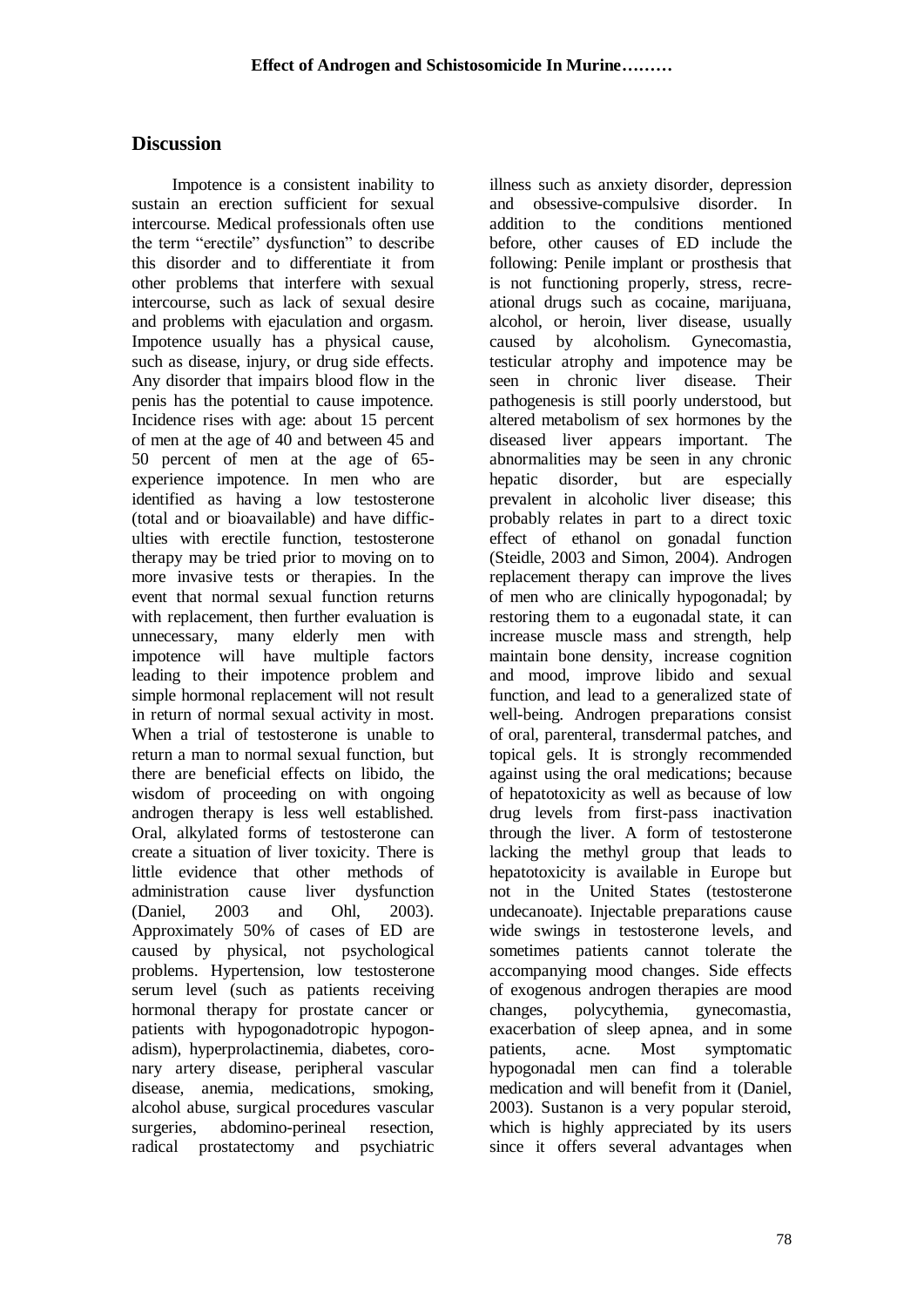compared to other testosterone compounds. Sustanon is a mixture of four different testosterones, which, based on the welltimed composition, have a synergetic effect (Testosterone propionate 30 mg, Testosterone phenylpropionate 60mg, Testosterone isocaporate 60 mg, Testosterone decanoate 100 mg). This special feature has two positive characteristics, first, based on the special combination effect of the compounds, Sustanon, has a better effect than Testosterone enanthate, cypionate, and propionate alone. Second, the effect of the four testosterones is time-released so that Sustanon goes rapidly into the system and remains effective in the body for  $2 - 3$ weeks. Due to the propionate included in the steroid, Sustanon is effective after one day and, based on the mixed in decanoates, remains active for 3-4 weeks. Sustanon has a distinct androgenic effect, which is coupled with a strong anabolic effect (Parma Europe.com, 2004). Liver is the major site of ethanol clearance and its subsequent metabolism. Ethanol is oxidized principally by two major pathways primarily involving alcohol dehydrogenase (ADH) and CYP2E1. These enzymes are located in the cytosol and endoplasmic reticulum, respectively, and oxidize ethanol to acetaldehyde, which is rapidly metabolized to acetate by aldehyde dehydrogenase (Lieber, 1997). Some authors have shown that estrogen increased and testosterone decreased hepatic ADH activities, whereas others have found no effect (Mezey *et al*, 1981). Androgens downregulated ADH-specific activity in some studies, but not others, whereas estrogens increased hepatic ADH-specific activity in male rats but not females (Crabb *et al*, 1986)**.** Prolonged use of high doses of orally active 17-alpha-alkyl androgens (e.g., methyl testosterone) has been associated with the development of peliosis hepatic, cholestatic jaundice and hepatic neoplasms, including hepatocellular carcinoma. Peliosis and hepatic affection can be a lifethreatening or fatal complication. Pure testosterone is not known to produce these adverse effects. (The American Liver Foundation. 2002-2003). In our study it was noticed that there were marked elevation of the liver enzymes in mice of group four compared to the corresponding control (group I) and mice of the third group, which reflect deterioration of hepatic function in those mice received the antibilharzial drug praziquantel. At the same time the mean diameter of the bilharzial granulomas clearly dropped to 283.20 micron in the second group (infested with bilharziasis and received antibilharzial treatment) compared to 392.55 micron in corresponding control (Table 1, 2). The difference between these 2 groups was statistically significant and this drop in granulomas diameter may reflect the effectiveness of the antibilharzial treatment. Decreased diameter of granulomas size was evident in animals injected with androgen (group III) compared to those animals in group one and two, but statistically insignificant. Also comparison between the four groups as regards their type of the granulomas, it is clearly evident that the predominant type of granulomas in the androgen treated groups is the cellular type and this may reflect the possible beneficial effect of androgen on the diseased liver. In agreement with this, Kley *et al*, 1979, Gluud *et al*, 1981 and Puliyel *et al*, 1977 mentioned that testosterone administration in men with liver cirrhosis improve the sense of well-being, increase serum proteins and reduces edema without serious adverse effects. In schistomiasis, pathophysiology is associa-ted with granulomatous hypersensitivity reaction around the eggs in host tissue (Perrin and Phillips, 1989). Although the role of this reaction is to stop diffusion of schistomiase egg toxic products and histolytic secretions which causes damage and necrosis to the surrounding liver tissue (Rashed *et al*, 1997), the chronic granulomatous inflammation and reparative fibrosis in the liver are the major causative factors in the pathogenesis of the disease (Yamashita and Boros, 1992). On the other hand Nayera *et al*, (1999) in their experimental work on murine schistomiasis mansoni documented that cortisone reduced number of liver and intestinal egg load, number of adult worms and granulomas size. This was in agreement with our results, as we noticed reduction in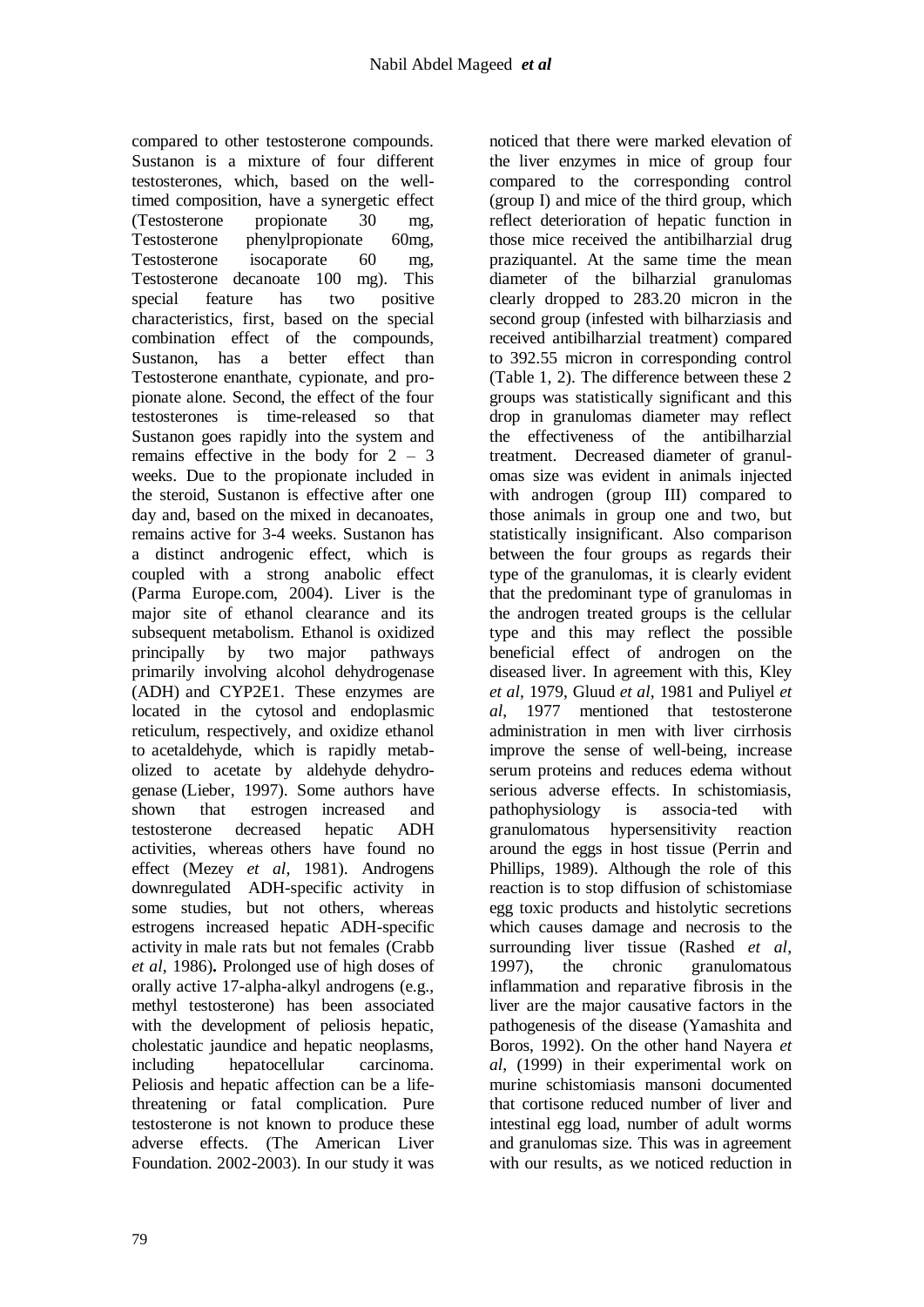the granulomas size, with increased number of cellular granulomas in mice injected with the male sex steroids (androgen**).** Matthias *et al*, (1997) also mentioned that male sex steroids are responsible for depressing macrophage immune function after traumahemorrhage Our results clearly indicate that androgen have no deleterious effects on tissues of the diseased liver and hence on liver functions.

## **Conclusion**

 Our results clearly indicate that androgen have no deleterious effects on tissues of the diseased liver and hence on liver functions. In conclusion androgen therapy (injectable form) appears to be safe in the clinical management of erectile dysfunction in patients with chronic liver disease. Aggressive research directed at understanding the pathogenesis of erectile dysfunction in patients with chronic liver disease is the most promising approach to the development of effective treatments.

### **Summary**

 Oral, alkylated forms of testosterone can create a situation of liver toxicity. There is little evidence that other methods of administration cause liver dysfunction. Kley *et al,* 1979, Gluud *et al,* 1981 and Puliyel *et al,* 1977 mentioned that testosterone administration in men with liver cirrhosis improve the sense of well-being, increase serum proteins and reduces edema without serious adverse effects. Forty male albino mice (weighing 25-30 g) were infested subcutaneously*,* with Schistosoma Mansoni (100 cercariae/animal), then they were divided into four groups. Mice in the first group did not receive any medication. In the second group, animals received the antibilharzial treatment (praziquantel). In the third group each mouse underwent 3 injections intramuscularly with Sustanon, 3 weeks apart. Animals in the fourth group were infested with bilharziasis, injected with androgen and received antibilharzial treatment. At the end of the trial all animals were then sacrificed to study

histopathologically the possible effects of androgen on the liver tissue. Liver function tests were done in animals of the  $1<sup>st</sup>$ ,  $3<sup>rd</sup>$ , and  $4<sup>th</sup>$  group, first prior to study and finally by the end of study. Results of assayed liver function tests and histopathological examination were tested for statistical significant association. There were marked elevation of the liver enzymes in mice of group four compared to the corresponding control and mice of the third group, which reflect deterioration of hepatic function in those mice received the antibilharzial drug praziquantel. Histological examination of liver sections of mice in all groups revealed the presence of typical bilharzial granulomas. The mean diameter of bilharzial granulomas clearly dropped to 283.20 micrometer in group II compared to 392.55 in corresponding control The difference between these two groups was statistically significant ( $p = 0.000$ ). ). In group III there was no statistical difference in the number of egg granulomas  $(P> 0.05)$  compared to group I. There was a reduction of granulomas diameter in group III and IV (animals injected with androgen) in comparison to group I (P $> 0.05$  and P $< 0.01$ ) respectively. Also comparison between the four groups as regards the type of bilharzial granulomas, it is clearly evident that the predominant type of granulomas in the androgen treated groups is the cellular type (38% and 57.1%) in group III and IV respectively and this may reflect the possible beneficial effect of androgen on the diseased liver. Our results clearly indicate that androgen has no deleterious effects on tissues of the diseased liver and hence on liver functions. In conclusion androgen therapy (injectabl form) appears to be safe in the clinical management of erectile dysfunction in patients with chronic liver disease.

## **References**

- **1-American Liver Foundation (2003):**  *LiverFoundation .org*
- **2 Bryman, A. and Cramer, D. (1999):**  Quantitative Data Analysis with SPSS for Windows; A Guide for Social Scientists, London Rout ledge.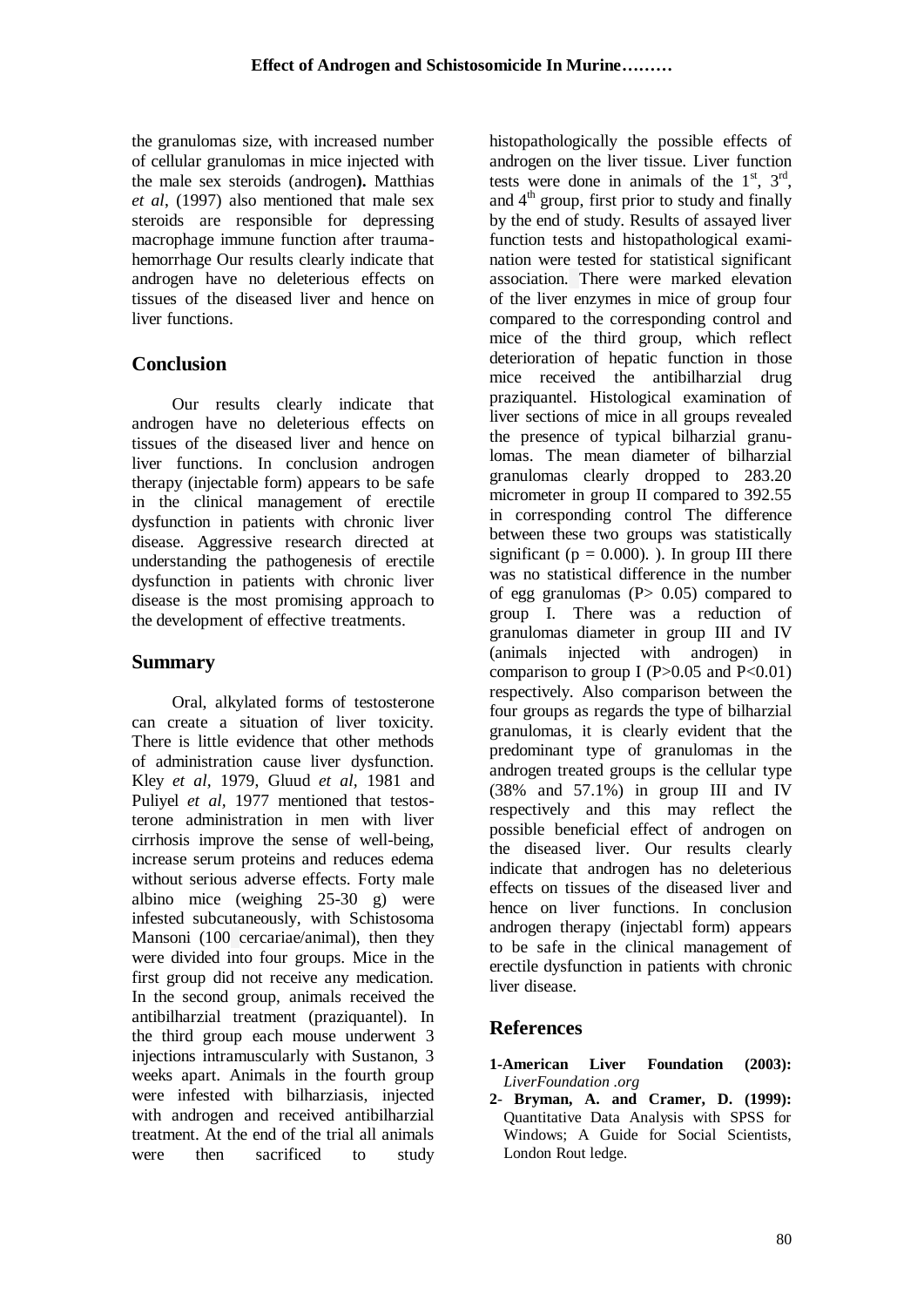- **3-Crabb, D.W, Bosron W.F, and Li T.K. (1986):** Role of the pituitary and neonatal androgenic imprinting in the hormonal regulation of liver alcohol dehydrogenase activity. Biochem Pharmacol 35: 1527-1532, 1986.
- **4-Daniel, K. (2003):** ACP: Several Options Available for Androgen Replacement Therapy. [webmaster@docguide.](mailto:webmaster@docguide) Com. 2003.
- **5-Gluud, C., Bennett, P. and Dietrichsen, O. (1981):** Short-term parenteral and peroral testosterone administration in men with alcoholic cirrhosis. Scand J Gastroenterol 16:  $749 - 755.$
- **6-Kley, H.K., Strohmeyer, G. and Kruskemper, H.L. (1979):** Effect of testosterone application on hormone concentrations of androgens and estrogens in male patients with cirrhosis of the liver. Gastroenterology 76:235 – 241.
- **7-Lieber, C. (1997):** Cytochrome P-4502E1: its physiological and pathological role. Physiol Rev 77: 517-544, 1997.
- **8-Matthias, W., Wichmann, Alfred Ayala, and Chaudry, I. (1997):**Am J Physiol Cell Physiol 273, (4): C1335-C1340.
- **9-McNiff, M. (2004):** eviewed by HerboLove.com 2004.
- **10-Mezey, E, Potter J.J, and Tsitouras P.D. (1981):**Liver alcohol dehydrogenase activity in the female rat: effects of ovariectomy and estradiol administration. Life Sci 29: 11171- 11174, 1981.
- **11-Nayera, R. Z., Amaj, A.E., Mona, M.M., Mona, M.K. and Salwa, H.M. (1999):**  Efficacy of cortisone as immumo-pharmacological therapy and schistomicide in murine schistomiasis mansoni.J. Egypt Soc. Path. 19:  $457 - 465$ .
- **12-Ohl, D. (2003):**Low Androgens in Men Email: [DrK @ wellnessmd. com13-Parma](mailto:DrK@wellnessmd.com13-Parma) Europe. om (2004):
- **14-Perrin, P.J. and Phillips, S.M. (1989):**The molecular basis of granulomas formation in schistomiasis. III in vivo effect of a T cell derived suppressor effector factor and IL-2 on granulomas formation.J. Immunol. 143: 649 – 654.
- **15-Peters, P.A. and Warrant, K.S. (1969):**A rapid method of infecting mice and other laboratory animals with Schistosoma. Mansoni: subcutaneous injection.J. Parasitol. 131: 558 – 567.
- **16-Puliyel, M.M., Vyes, G.P. and Mehta, G.S. (1977):**Testosterone in the management of cirrhosis of the liver – a controlled study.Aust NZ J Med 7: 17 – 30.
- **17-Rashed, A.A., Abou Senna, F.M., Sabry, A.H.A. and Morsy, T.A. (1997):**Studies on granulomas formation in Syrian hamsters experimentally infected with Schistosoma. Mansoni.J. Egypt Soc. Path. 27: 411 – 418.
- **18-Simon J.B. (2004):** GITextbook/ en/ chapter14/ subheadings.htm
- **19-Steidle, C. (2003):**Medical Reference from "The Impotence Sourcebook©1996-2003 WebMD Inc.
- **20-Von Lichtenberg, F., Sudan, E.H. and Bruce, J.I. (1962):**Tissue responses and mechanisms of resistance in Schistomiasis mansoni in an abnormal host. Am. J. Trop. Med. Hyg. 11: 347 – 356.
- **21-Yamashita, T. and Boros, D.L. (1992):**IL-2 production and granulomatous inflammation in murine Schistomiasis mansoni. J. Immunol. 149: 3659 – 3664.